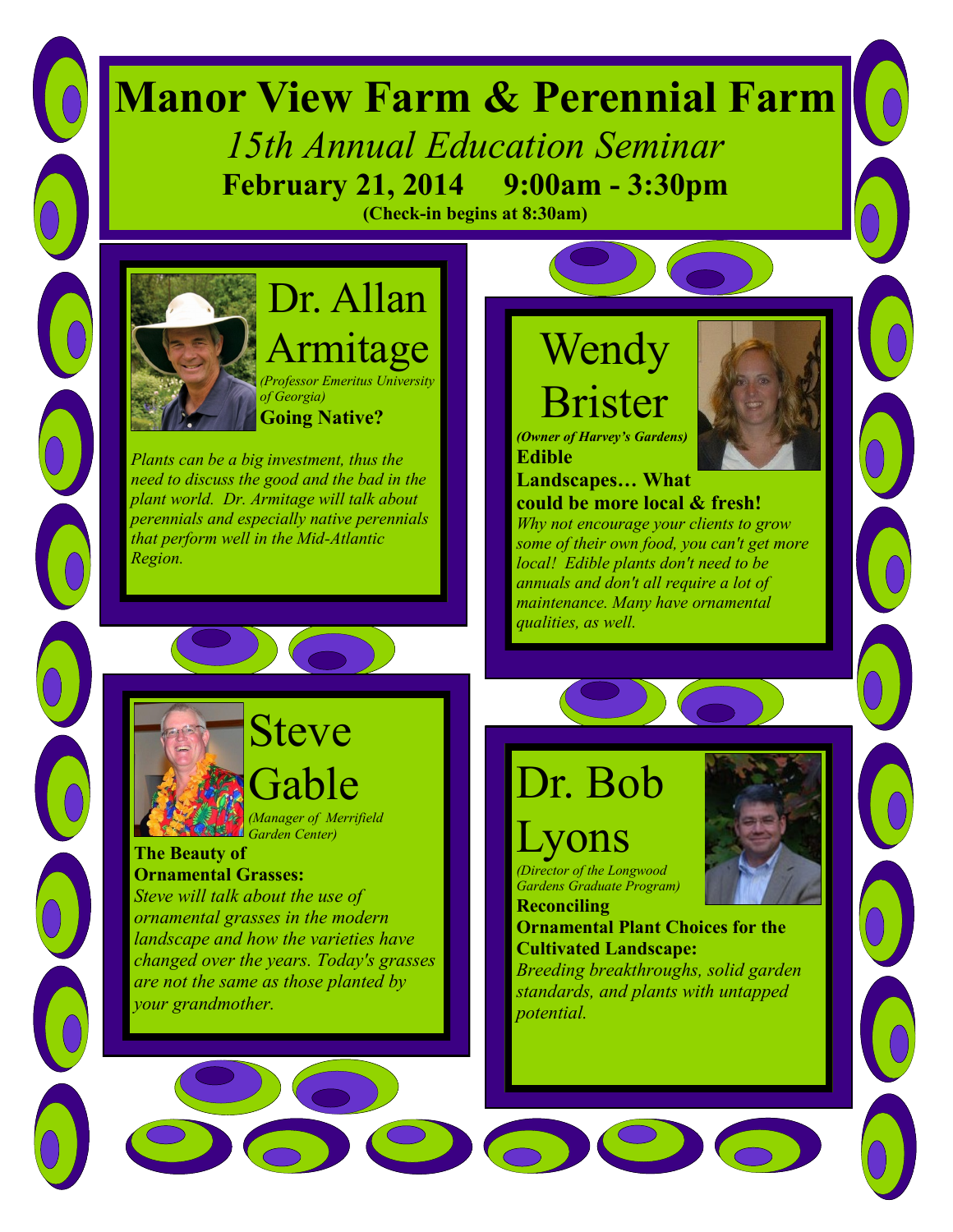## **Manor View Farm & The Perennial Farm Education Seminar February 21, 2014**

| $8:30 - 9:00$   | Check-in                                                                                                      |  |
|-----------------|---------------------------------------------------------------------------------------------------------------|--|
| $9:00 - 10:15$  | <b>Going Native?</b><br><b>Dr. Alan Armitage</b>                                                              |  |
| $10:15 - 10:30$ | <b>Break</b>                                                                                                  |  |
| $10:30 - 11:15$ | <b>The Beauty of Ornamental Grasses</b><br><b>Steve Gable</b>                                                 |  |
| $11:15 - 12:30$ | <b>Reconciling Ornamental Plant Choices for</b><br>the Cultivated Landscape<br><b>Bob Lyons</b>               |  |
| $12:30 - 1:45$  | Lunch                                                                                                         |  |
| $1:45 - 2:15$   | <b>Developing my New Home &amp; New Garden</b><br><b>Bob Lyons</b>                                            |  |
| $2:15 - 3:00$   | <b>Edible Landscapes What could be more</b><br>local & fresh!<br><b>Wendy Brister</b>                         |  |
| $3:00 - 3:30$   | <b>What's New At -</b><br><b>Manor View Farm &amp; The Perennial Farm</b><br><i>(times subject to change)</i> |  |

*"New" Location! We are back at The Valley Mansion!*

**Directions: Take I-695 to I-83 North Take Exit 17 for Padonia Road (keep right making a right on Padonia Road) Turn Left on York Road (.6 mile) Turn Right on Cranbrook Road (.5 mile) 594 Cranbrook Road is in shopping center on Left (1 mile) (410)666-1234**